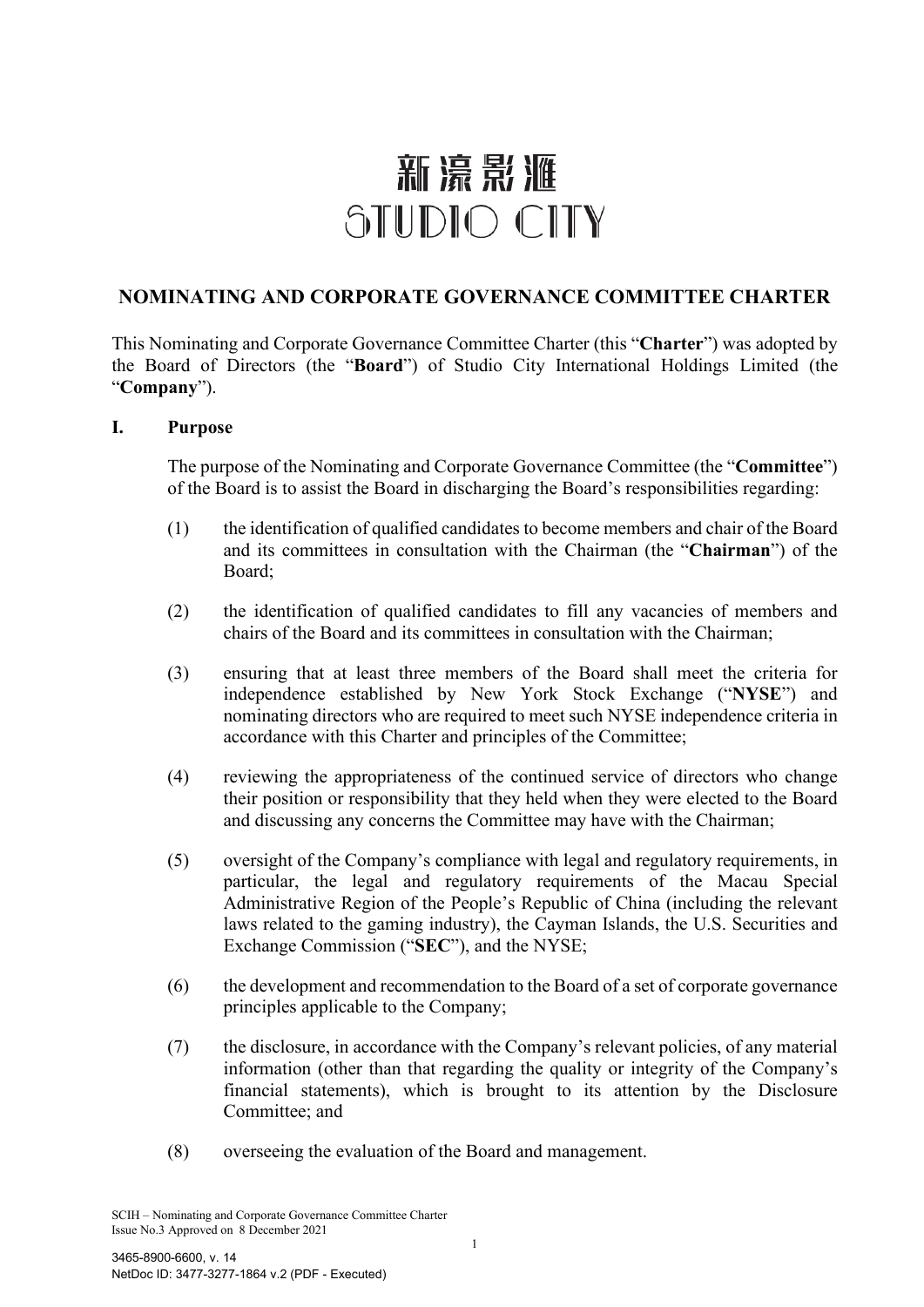In addition to the powers and responsibilities expressly delegated to the Committee in this Charter, the Committee may exercise any other powers and carry out any other responsibilities delegated to it by the Board, in relation to matters that the Board believes are appropriate for consideration by the Committee and consistent with this Charter, as amended from time to time, and the Company's Memorandum and Articles of Association, as amended from time to time (the "**Articles**").

### **II. Membership**

The Committee shall be comprised of four directors, at least three of whom, as determined by the Board, satisfy the independence requirements of the NYSE, and all of whom have experience, in the business judgment of the Board, that would be helpful in addressing the matters delegated to the Committee. The Committee shall be chaired by an independent non-executive director (the "**Chair**") and comprised of a majority of independent nonexecutive directors.

The initial members of the Committee, including the Chair, shall be appointed by the Board and thereafter the members of the Committee, including the Chair, shall be appointed by the Board after consideration of the recommendation of the Committee. Members of the Committee shall serve at the pleasure of the Board for such term or terms as the Board may determine. Committee members may be removed from the Committee, with or without cause, by the Board.

# **III. Structure and Operations**

The Chair (or in his or her absence, a member designated by the Chair or nominated by the other members of the Committee) shall preside at each meeting of the Committee and set the agenda for each Committee meeting. The Chair shall provide notice of any Committee meetings to each member at least three (3) days prior to the scheduled date of such meeting and set forth the date, place, and agenda of the meeting. The notice requirements may be waived with the written or oral consents thereon of all of the members. The presence of more than 50% of all members shall constitute a quorum. The affirmative vote of a majority of the members of the Committee participating in any meeting of the Committee is necessary for the adoption of any resolution or other Committee action.

The Committee shall have the authority to establish its own rules and procedures for notice and conduct of its meetings so long as they are not inconsistent with any provisions of the Articles or this Charter.

The Committee shall meet on a regularly scheduled basis at least two times per year and more frequently as the Chair deems necessary or desirable. A meeting of the Committee may be conducted in person or via telephone conference or similar communications equipment where all meeting participants can hear one another. Minutes of the meetings shall be kept by a person designated by the Chair. Draft and final versions of the minutes of meetings shall be sent to all Committee members for their comments and records respectively, in both cases within a reasonable time after each Committee meeting.

All non-management directors who are not members of the Committee may attend and observe meetings of the Committee, but shall not participate in any discussion or

SCIH – Nominating and Corporate Governance Committee Charter Issue No.3 Approved on 8 December 2021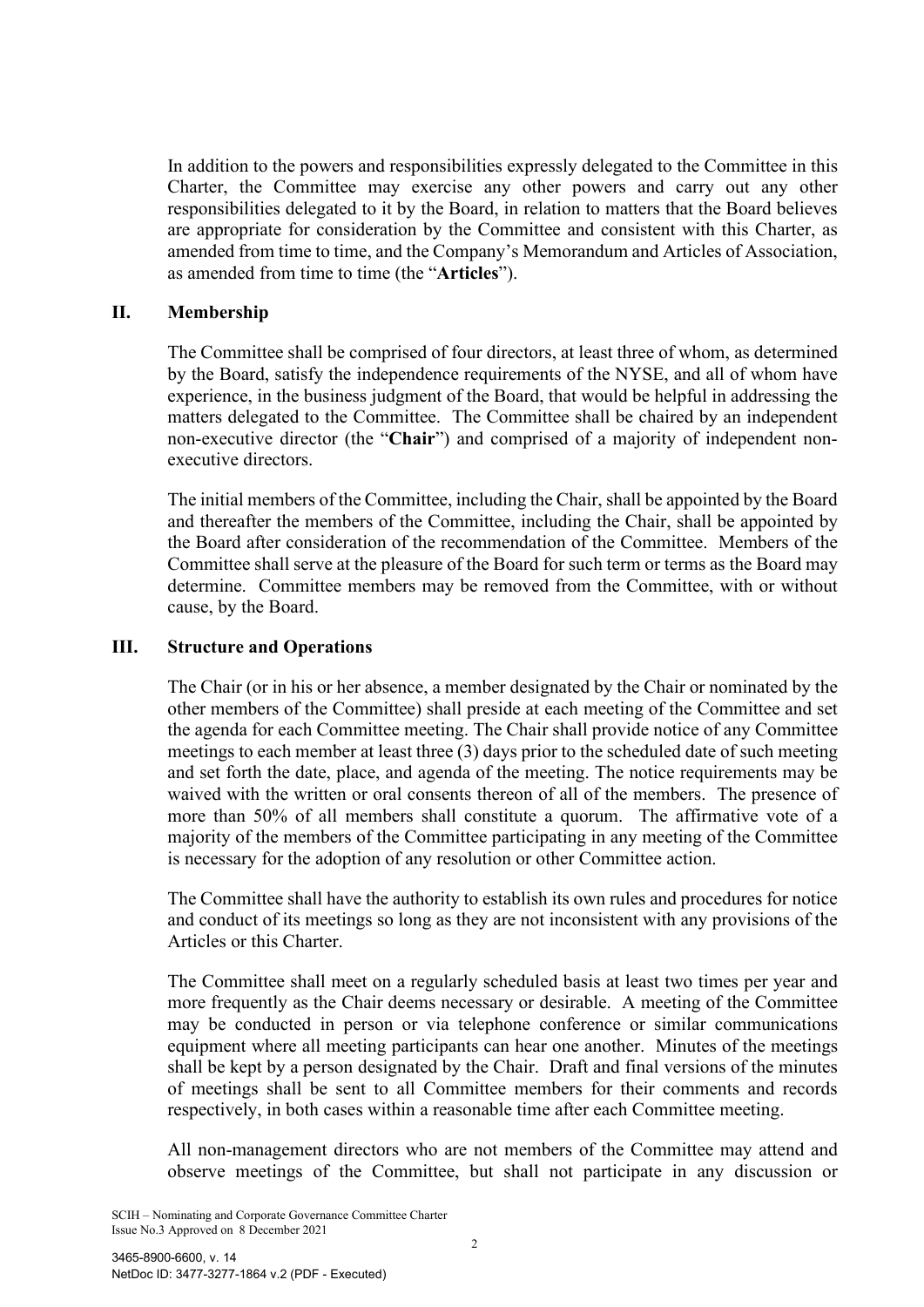deliberation unless invited to do so by the Committee, and in any event shall not be entitled to vote. The Committee may, at its discretion, include in its meetings members of the Company's management, or any other person whose presence the Committee believes to be desirable and appropriate. Notwithstanding the foregoing, the Committee may exclude from its meetings any person who is not a Committee member, including but not limited to, any non-management director who is not a member of the Committee.

In order to maintain a high level of corporate governance of the Company's group, the Committee may establish such approval, reporting, notification and other requirements over corporate governance and compliance matters of subsidiaries of the Company, including any listed subsidiary.

The Committee may create one or more subcommittees and may delegate, in its discretion, all or a portion of its duties and responsibilities to such subcommittee.

# **IV. Duties and Responsibilities**

The Committee's duties and responsibilities shall include each of the items enumerated in this Section IV and such other matters as may from time to time be delegated to the Committee by the Board.

- (1) In accordance with the Corporate Governance Guidelines and in consultation with the Chairman, the Committee shall review the Board and its committees at least annually and make recommendations to the Board for its approval regarding the appointment or re-appointment of any members of the Board and the chairs and members of its committees, including identifying and reviewing the qualifications of candidates for the Board and assessing the contributions and independence of incumbent directors. The Committee shall evaluate succession planning as and when such planning becomes desirable, having regard to the interest of the Company and its shareholders as a whole for directors in particular the Chairman.
- (2) The Committee shall submit for approval by the Board a proposed process for conducting an annual review of the Board. Upon approval of the Board, the Committee will manage the self-review process, which will include a review of the appropriate skills, knowledge and characteristics required of Board members (including criteria such as independence, diversity (in particular those objectives on the Policy on Board Diversity), age, experience and general requirements of the Board) and of the committees of the Board, for size, structure, composition and performance. The Committee will report to the Board the results of its review, together with any recommendations to complement the Company's corporate strategy and for improving the diversity and performance of the Board and its committees, if any.
- (3) The Committee shall recommend candidates for election to the Board outside of the annual review process to fill vacancies and new seats on the Board.
- (4) In the event any Board member who joined on the basis of having met the NYSE's independence criteria has his/her independence compromised, the Chair of the

SCIH – Nominating and Corporate Governance Committee Charter Issue No.3 Approved on 8 December 2021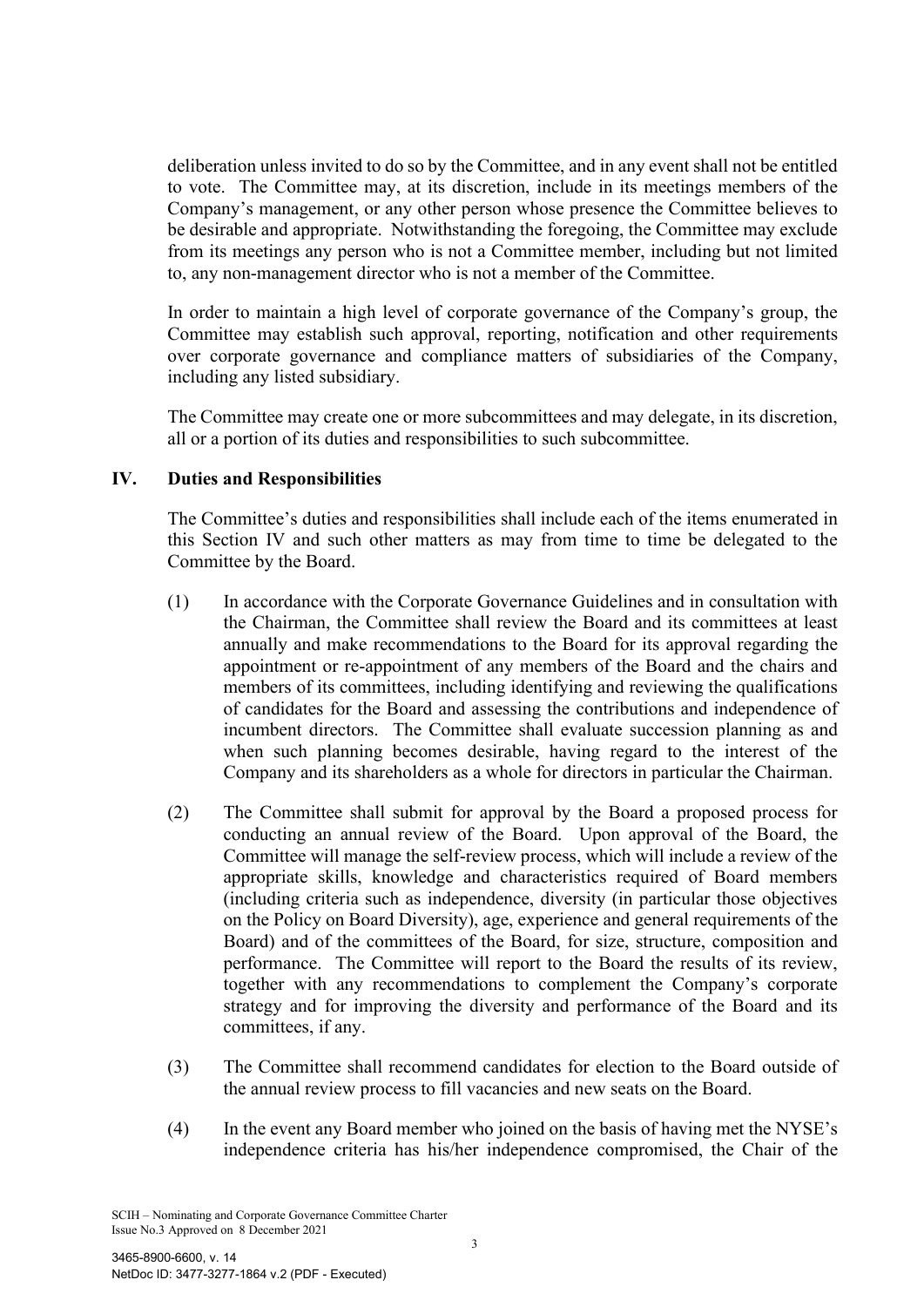Committee will consult with the Chairman to facilitate the taking of any remedial actions by the Company without delay.

- (5) The Committee, through its Chair, shall report regularly to, and review with, the Board any issues that arise with respect to the Company's compliance with legal or regulatory requirements, in particular the legal or regulatory requirements of the Macau Special Administrative Region of the People's Republic of China (including the relevant laws related to the gaming industry), of the Cayman Islands, of the SEC, and of NYSE. The Committee shall consider, develop and recommend to the Board such policies and procedures with respect to the nomination or appointment of any members of the Board and chairs and members of its committees or other corporate governance matters as may be required or required to be disclosed pursuant to any rules promulgated by the SEC or otherwise considered to be desirable and appropriate in the discretion of the Committee.
- (6) The Committee shall oversee the system of corporate governance of the Company, including: (i) developing and recommending to the Board a set of corporate governance principles for the Company; (ii) reviewing and reassessing the adequacy of such principles at least annually; and (iii) recommending to the Board for approval any such changes to such principles as the Committee resolves are appropriate.
- (7) The Committee shall review any material information (other than that regarding the quality or integrity of the financial statements of the Company) which is brought to its attention by the Disclosure Committee and, in consultation with such members of the Disclosure Committee which it considers appropriate, decide whether such information should be disclosed to the public in accordance with the Company's relevant policies and/or whether a filing should be made with the relevant authorities.
- (8) The Committee shall report to the Board periodically on all matters for which the Committee has responsibility.
- (9) The Committee shall undertake and review with the Board an annual performance evaluation of the Committee, which shall compare the performance of the Committee with the requirements of this Charter and set forth the goals and objectives of the Committee for the upcoming year. Such evaluation shall include an assessment of whether the Committee members have sufficient time and resources to properly discharge their duties and responsibilities as members of the Committee. The Committee shall conduct such performance evaluation in such manner as the Committee and the Board deem appropriate, and may report the results of its performance evaluation through an oral report by the Chair of the Committee or any other member of the Committee designated by the Committee to make this report.
- (10) The Committee shall annually review and reassess the adequacy of this Charter and recommend to the Board for approval such changes as the Committee believes are appropriate.

SCIH – Nominating and Corporate Governance Committee Charter Issue No.3 Approved on 8 December 2021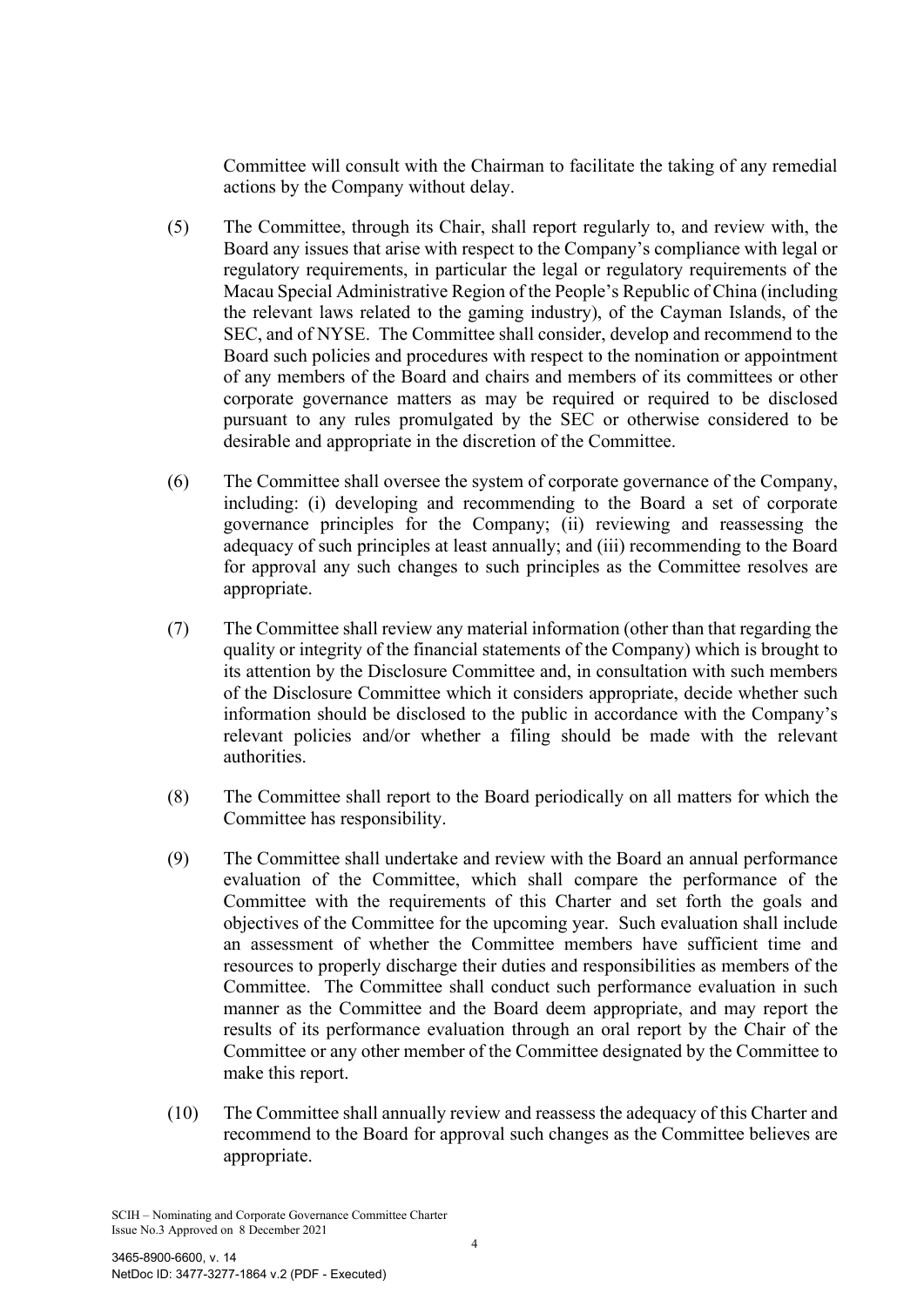- (11) The Committee shall review and monitor the training and continuous professional development of directors and senior management.
- (12) The Committee shall develop, review and monitor the code of conduct and compliance manual (if any) applicable to employees and directors.
- (13) The Committee shall receive reports of the works carried out by the Company from time to time to support the compliance of The Rules Governing The Listing of Securities on The Stock Exchange of Hong Kong Limited (the "**Listing Rules**") by Melco International Development Limited ("**Melco International**") to the extent that the Listing Rules cover the Company as an indirect subsidiary of Melco International for Listing Rules purposes.
- (14) The Committee shall review the disclosure by the directors on the number and nature of offices held in public companies or organizations and other significant commitments by the directors (including the identity of the public companies or organizations and an indication of the time involved) at the time of the their appointment, and when there is any change. The Committee shall also determine the frequency of such disclosure by the directors.
- (15) The Committee shall review the adequacy of the directors' commitments (in terms of, among others, attendance to meetings and other involvement in the Company's affairs) and determine the frequency of such disclosure by the directors.
- (16) The Committee shall exercise such other powers and perform such other duties and responsibilities as are incidental to the purposes, duties and responsibilities specified herein and as may from time to time be delegated to the Committee by the Board.
- (17) In the event of any overlap between the duties and responsibilities of the Committee (which is concerned with matters outside the purview of the two other committees), those of the Company's Audit and Risk Committee (which is concerned with the legal and regulatory oversight of the financial statements of the Company, including the oversight of the independent auditor, the review of the financial statements and related material, the internal audit process and the procedure for receiving complaints regarding accounting, internal accounting controls or auditing matters) and those of the Company's Compensation Committee (which is concerned with compensation matters), all three committees shall use their respective best efforts to cooperate in the performance of such duties and responsibilities.
- (18) The Committee should make available its charter explaining its role and the authority delegated to it by the Board by including it on the Company's website.
- (19) In identifying, selecting and appointing candidates to fill any vacancy on the Board, the Committee shall apply the considerations set out in the Policy on Board Diversity in the candidate assessment and appointment process.

SCIH – Nominating and Corporate Governance Committee Charter Issue No.3 Approved on 8 December 2021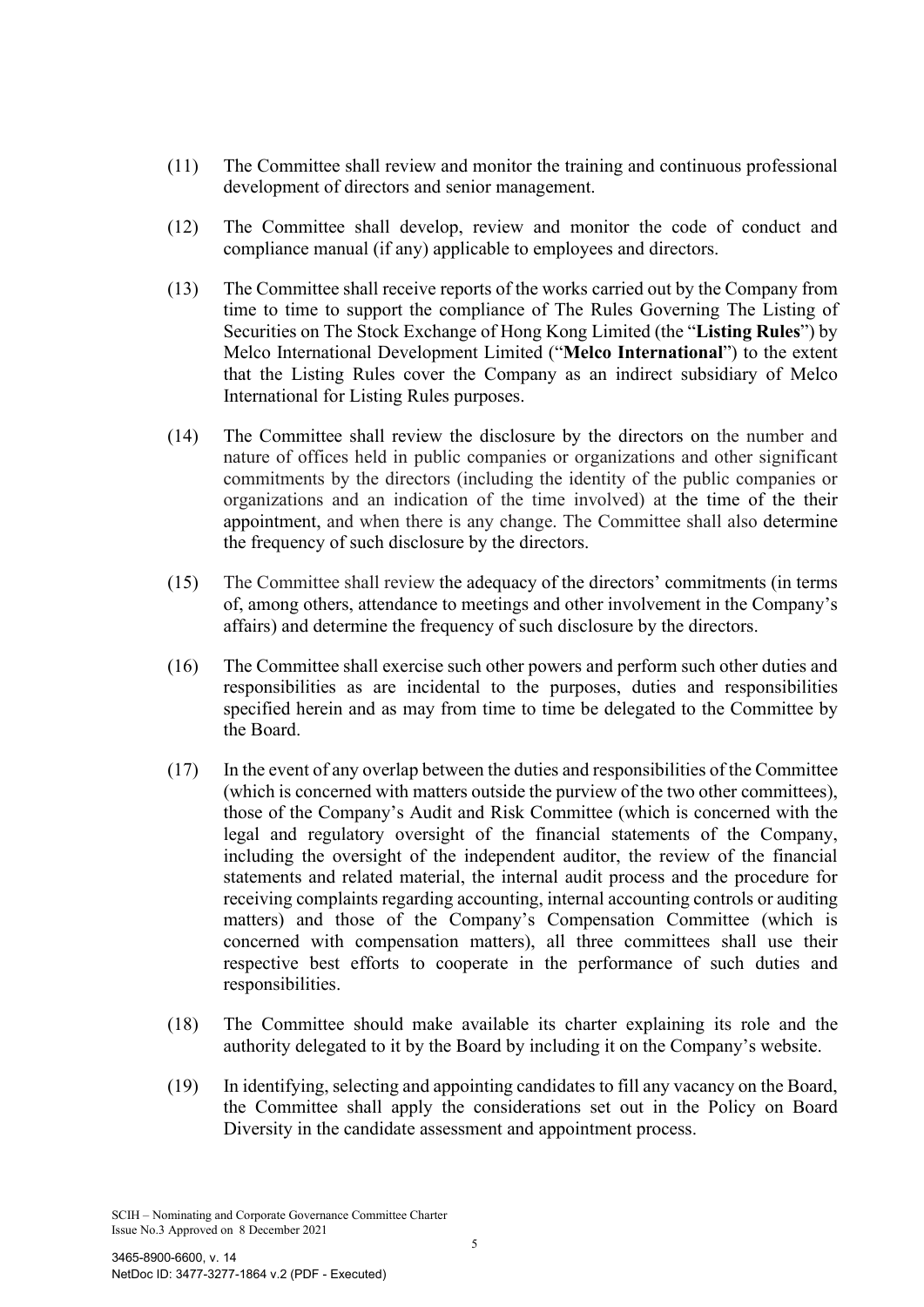- (20) The Committee has been delegated authority and responsibility from the Board to review and amend the corporate governance policies previously approved by the Board, when and where appropriate, in order to ensure their effectiveness. Upon approval of any amendment to such policies, the Committee shall report such approval and amendment to the Board.
- (21) The Committee shall review and if deemed appropriate, approve changes to the corporate governance policies of the Company's listed subsidiaries that may affect or impact on any of the Company's own corporate governance policies or legal and compliance matters. The Committee may further delegate such approval authority to its Chair.

# **V. Authority and Resources**

The Committee shall have the sole authority, without further approval by the Board, to select, retain and terminate a consultant or search firm to be used to identify candidates for nomination as members and chairs of the Board and its committees and to approve any compensation payable by the Company to such consultant or search firm, including the fees, terms and other conditions for the performance of such services. In addition, the Committee may, without further approval by the Board, obtain such independent professional advice and assistance from outside legal or other advisors as the Committee determines to be necessary or advisable in connection with the discharge of its duties and responsibilities hereunder. Any accounting, legal or other advisor retained by the Committee may, but need not, be in the case of an outside accountant, the same accounting firm employed by the Company for the purpose of rendering or issuing an audit report on the Company's annual financial statements, or in the case of outside counsel or other advisor, otherwise engaged by the Company for any other purpose.

The Company shall pay to any consultant or search firm or outside legal or other advisor retained by the Committee pursuant to the preceding paragraph such compensation, including, without limitation, usual and customary expenses and charges, as shall be determined by the Committee.

The Company may ask questions or request for information from any Nominating and Corporate Governance Committee of the Company's subsidiary (if any) in relation to any nominating and corporate governance matters as covered herein. In the event that the Committee receives any questions or issues raised by any Nominating and Corporate Governance Committee of the Company's subsidiary (if any) in relation to any such nominating and corporate governance matters, the Committee shall discuss such matters with such Nominating and Corporate Governance Committee as appropriate.

#### **VI. Shareholders' Agreement**

For the avoidance of doubt, nothing in this Charter shall limit New Cotai, LLC's rights under the Amended and Restated Shareholders' Agreement, dated as of 16 October, 2018, by and among MCE Cotai Investments Limited, New Cotai, LLC, Melco Resorts & Entertainment Limited and the Company.

SCIH – Nominating and Corporate Governance Committee Charter Issue No.3 Approved on 8 December 2021